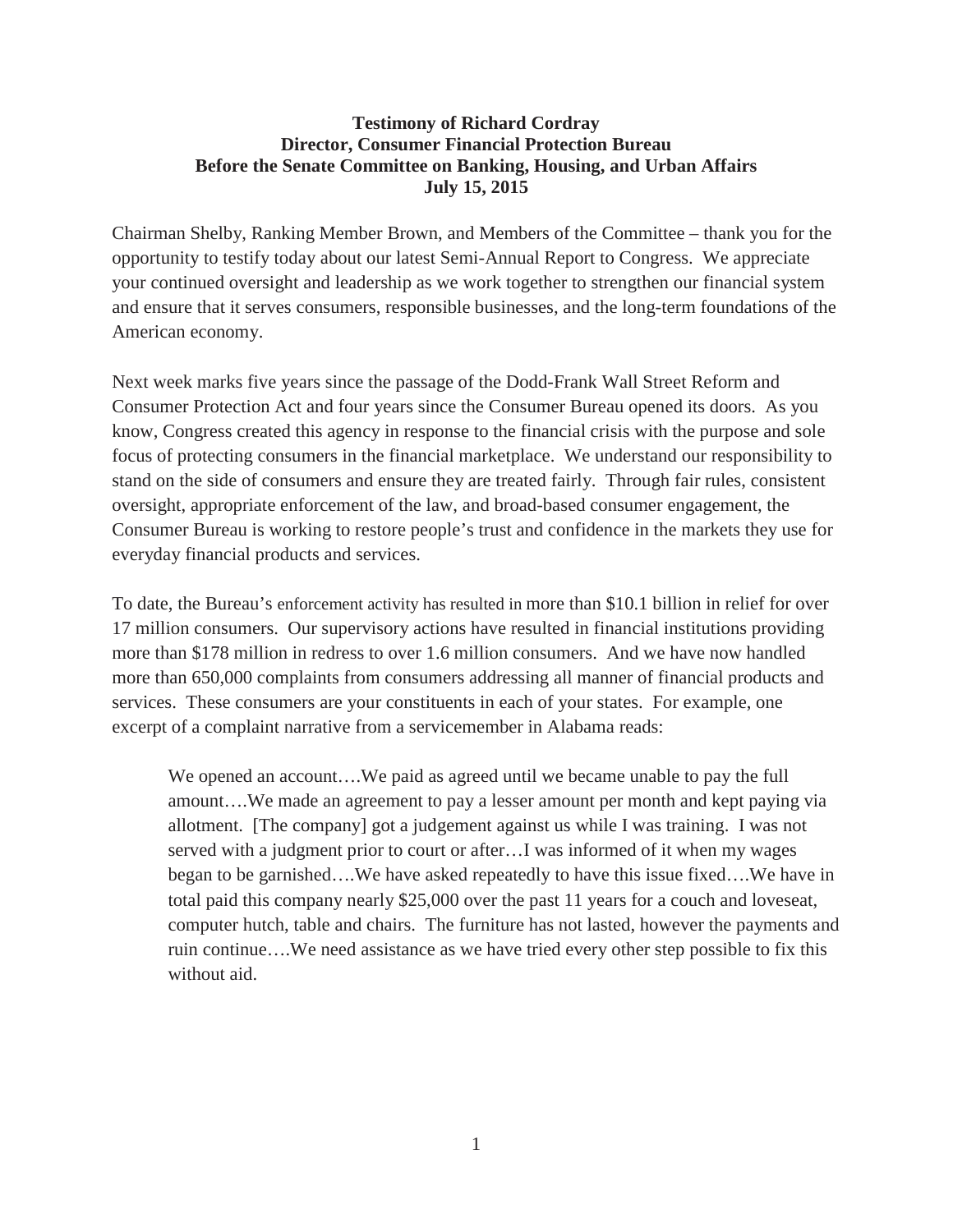Another excerpt, from a consumer in my home state of Ohio, reads:

[I] elected and agreed to a Reduced Rate Payment Plan with [a student loan servicer]. In addition to being charged incorrect interest rates, my monthly payment was incorrectly allocated which is resulting in late fees and a delinquency notice. After speaking with…. customer service representatives and a call time of….hours, no resolution had been reached.

In this, our most recent Semi-Annual Report to Congress and the President, we describe the Bureau's efforts to achieve our vital mission on behalf of consumers, including those in your home states and mine. During the timeframe covered by the report, we have helped secure orders through enforcement actions for more than \$19 million in relief to consumers who fell victim to various violations of consumer financial protection laws, along with over \$32 million in civil money penalties. For example, we took action against a company for illegal debt collections practices resulting in \$2.5 million in relief for servicemembers. We also stopped an illegal kickback scheme for marketing services, which resulted in \$11.1 million in redress for wronged consumers. We also worked with the Department of Education to obtain \$480 million in debt relief to student loan borrowers who were wronged by Corinthian Colleges, a for-profit chain of colleges that violated the law and has since declared bankruptcy.

During the reporting period, the Bureau also issued a number of proposed and final rules. In October 2014, we issued a final rule to reduce burdens on industry by promoting more effective privacy disclosures from financial institutions to their customers. In November 2014, the Bureau issued a Notice of Proposed Rulemaking to provide strong new federal consumer protections for prepaid cards and accounts. In December 2014, the Bureau issued a proposal to clarify various provisions of its mortgage servicing rules. In January 2015, the Bureau proposed further changes to some of our mortgage rules to facilitate mortgage lending by small creditors, particularly in rural or underserved areas. This would increase the number of financial institutions able to offer certain types of mortgages in rural or underserved areas, and help small creditors adjust their business practices to comply with the new rules.

As a data-driven institution, the Consumer Bureau published several reports during this reporting period that highlight important topics in consumer finance such as medical debt, arbitration agreements, reverse mortgages, and consumer perspectives on credit scores and credit reports. We also released a new "Know Before You Owe" mortgage toolkit that will help encourage consumers to shop for mortgages and better understand how to go about buying a home.

In the years to come, we look forward to continuing to fulfill Congress's vision of an agency that is dedicated to cultivating a consumer financial marketplace based on transparency, responsible practices, sound innovation, and excellent customer service.